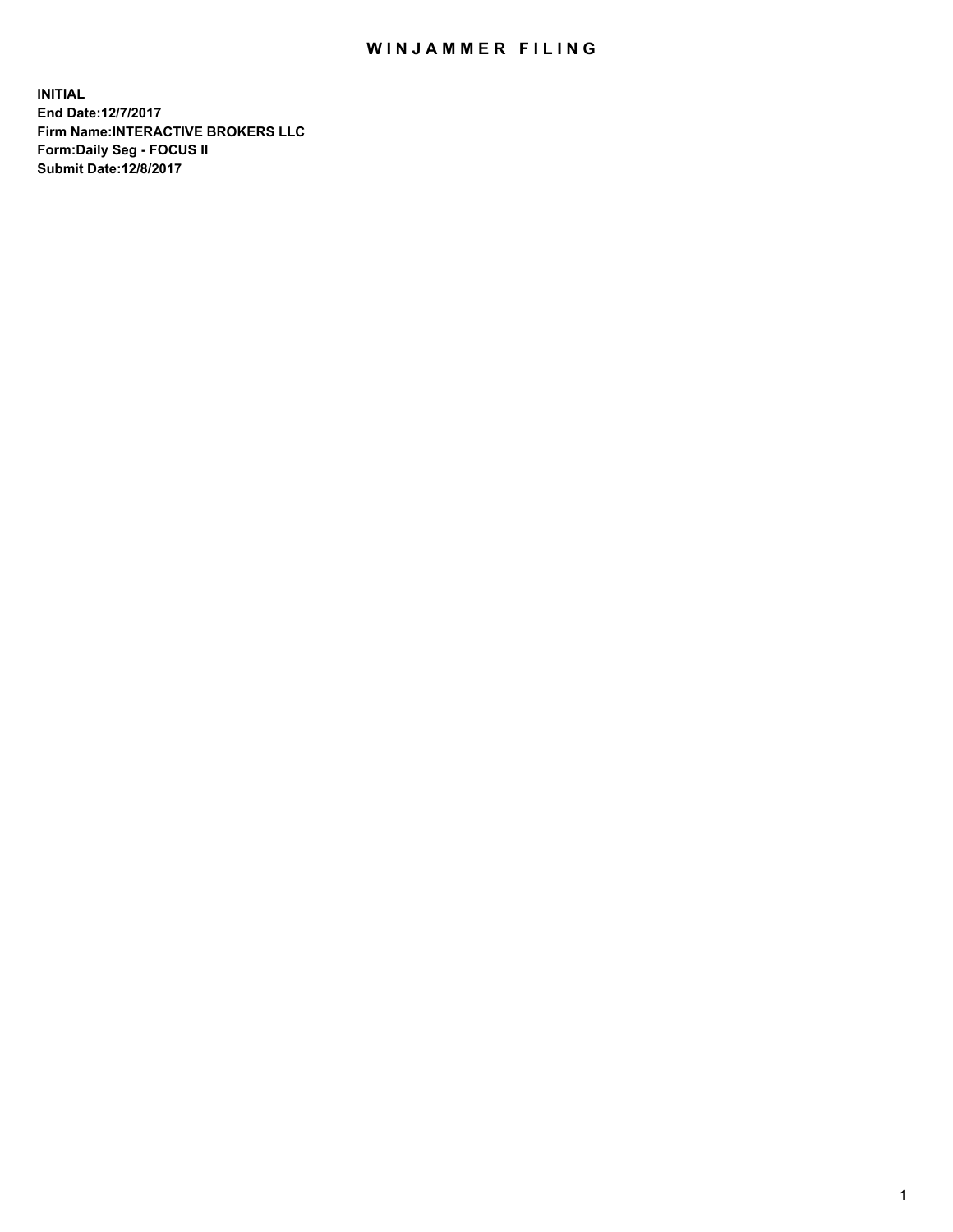## **INITIAL End Date:12/7/2017 Firm Name:INTERACTIVE BROKERS LLC Form:Daily Seg - FOCUS II Submit Date:12/8/2017 Daily Segregation - Cover Page**

| Name of Company<br><b>Contact Name</b><br><b>Contact Phone Number</b><br><b>Contact Email Address</b>                                                                                                                                                                                                                          | <b>INTERACTIVE BROKERS LLC</b><br><b>James Menicucci</b><br>203-618-8085<br>jmenicucci@interactivebrokers.c<br>om |
|--------------------------------------------------------------------------------------------------------------------------------------------------------------------------------------------------------------------------------------------------------------------------------------------------------------------------------|-------------------------------------------------------------------------------------------------------------------|
| FCM's Customer Segregated Funds Residual Interest Target (choose one):<br>a. Minimum dollar amount: ; or<br>b. Minimum percentage of customer segregated funds required:%; or<br>c. Dollar amount range between: and; or<br>d. Percentage range of customer segregated funds required between:% and%.                          | $\overline{\mathbf{0}}$<br>0<br>155,000,000 245,000,000<br>0 <sub>0</sub>                                         |
| FCM's Customer Secured Amount Funds Residual Interest Target (choose one):<br>a. Minimum dollar amount: ; or<br>b. Minimum percentage of customer secured funds required:%; or<br>c. Dollar amount range between: and; or<br>d. Percentage range of customer secured funds required between: % and %.                          | $\overline{\mathbf{0}}$<br>0<br>80,000,000 120,000,000<br>0 <sub>0</sub>                                          |
| FCM's Cleared Swaps Customer Collateral Residual Interest Target (choose one):<br>a. Minimum dollar amount: ; or<br>b. Minimum percentage of cleared swaps customer collateral required:% ; or<br>c. Dollar amount range between: and; or<br>d. Percentage range of cleared swaps customer collateral required between:% and%. | $\overline{\mathbf{0}}$<br>$\overline{\mathbf{0}}$<br>0 <sub>0</sub><br><u>00</u>                                 |

Attach supporting documents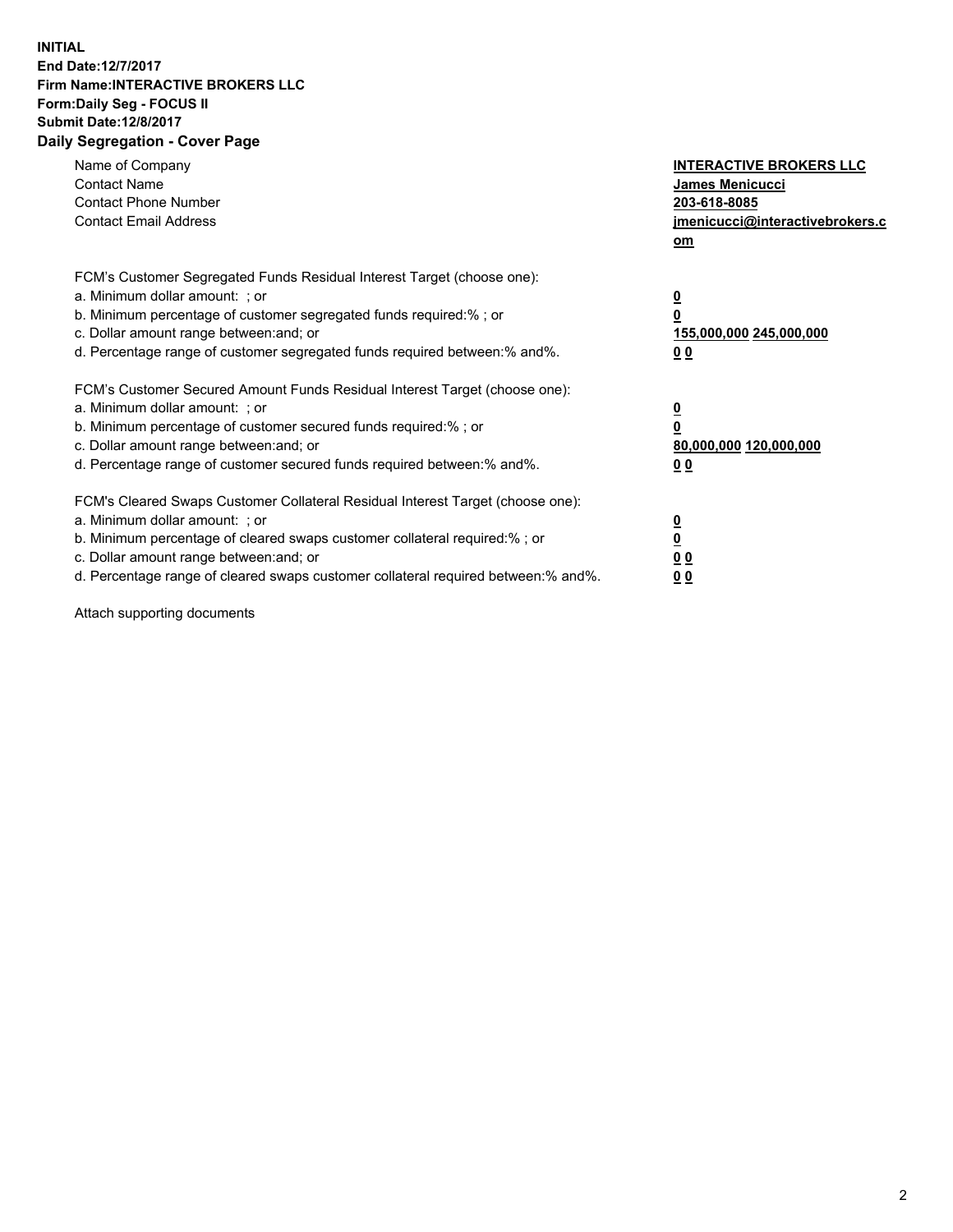## **INITIAL End Date:12/7/2017 Firm Name:INTERACTIVE BROKERS LLC Form:Daily Seg - FOCUS II Submit Date:12/8/2017**

|     | <b>Daily Segregation - Secured Amounts</b>                                                  |                                   |
|-----|---------------------------------------------------------------------------------------------|-----------------------------------|
|     | Foreign Futures and Foreign Options Secured Amounts                                         |                                   |
|     | Amount required to be set aside pursuant to law, rule or regulation of a foreign            | $0$ [7305]                        |
|     | government or a rule of a self-regulatory organization authorized thereunder                |                                   |
| 1.  | Net ledger balance - Foreign Futures and Foreign Option Trading - All Customers             |                                   |
|     | A. Cash                                                                                     | 470,741,645 [7315]                |
|     | B. Securities (at market)                                                                   | $0$ [7317]                        |
| 2.  | Net unrealized profit (loss) in open futures contracts traded on a foreign board of trade   | -3,374,183 [7325]                 |
| 3.  | Exchange traded options                                                                     |                                   |
|     | a. Market value of open option contracts purchased on a foreign board of trade              | 10,233 [7335]                     |
|     | b. Market value of open contracts granted (sold) on a foreign board of trade                | -85,031 [7337]                    |
| 4.  | Net equity (deficit) (add lines 1.2. and 3.)                                                | 467,292,664 [7345]                |
| 5.  | Account liquidating to a deficit and account with a debit balances - gross amount           | 2,725 [7351]                      |
|     | Less: amount offset by customer owned securities                                            | 0 [7352] 2,725 [7354]             |
| 6.  | Amount required to be set aside as the secured amount - Net Liquidating Equity              | 467,295,389 [7355]                |
|     | Method (add lines 4 and 5)                                                                  |                                   |
| 7.  | Greater of amount required to be set aside pursuant to foreign jurisdiction (above) or line | 467,295,389 [7360]                |
|     | 6.                                                                                          |                                   |
|     | FUNDS DEPOSITED IN SEPARATE REGULATION 30.7 ACCOUNTS                                        |                                   |
| 1.  | Cash in banks                                                                               |                                   |
|     | A. Banks located in the United States                                                       | 23,874,359 [7500]                 |
|     | B. Other banks qualified under Regulation 30.7                                              | 0 [7520] 23,874,359 [7530]        |
| 2.  | Securities                                                                                  |                                   |
|     | A. In safekeeping with banks located in the United States                                   | 439,541,315 [7540]                |
|     | B. In safekeeping with other banks qualified under Regulation 30.7                          | 0 [7560] 439,541,315 [7570]       |
| 3.  | Equities with registered futures commission merchants                                       |                                   |
|     | A. Cash                                                                                     | $0$ [7580]                        |
|     | <b>B.</b> Securities                                                                        | $0$ [7590]                        |
|     | C. Unrealized gain (loss) on open futures contracts                                         | $0$ [7600]                        |
|     | D. Value of long option contracts                                                           | $0$ [7610]                        |
|     | E. Value of short option contracts                                                          | 0 [7615] 0 [7620]                 |
| 4.  | Amounts held by clearing organizations of foreign boards of trade                           |                                   |
|     | A. Cash                                                                                     | $0$ [7640]                        |
|     | <b>B.</b> Securities                                                                        | $0$ [7650]                        |
|     | C. Amount due to (from) clearing organization - daily variation                             | $0$ [7660]                        |
|     | D. Value of long option contracts                                                           | $0$ [7670]                        |
|     | E. Value of short option contracts                                                          | 0 [7675] 0 [7680]                 |
| 5.  | Amounts held by members of foreign boards of trade                                          |                                   |
|     | A. Cash                                                                                     | 131,672,875 [7700]                |
|     | <b>B.</b> Securities                                                                        | 0 [7710]                          |
|     | C. Unrealized gain (loss) on open futures contracts                                         | <u>-2,227,833</u> [7720]          |
|     | D. Value of long option contracts                                                           | 10,233 [7730]                     |
|     | E. Value of short option contracts                                                          | -85,031 [7735] 129,370,244 [7740] |
| 6.  | Amounts with other depositories designated by a foreign board of trade                      | 0 [7760]                          |
| 7.  | Segregated funds on hand                                                                    | $0$ [7765]                        |
| 8.  | Total funds in separate section 30.7 accounts                                               | 592,785,918 [7770]                |
| 9.  | Excess (deficiency) Set Aside for Secured Amount (subtract line 7 Secured Statement         | 125,490,529 [7380]                |
|     | Page 1 from Line 8)                                                                         |                                   |
| 10. | Management Target Amount for Excess funds in separate section 30.7 accounts                 | 80,000,000 [7780]                 |
| 11. | Excess (deficiency) funds in separate 30.7 accounts over (under) Management Target          | 45,490,529 [7785]                 |
|     |                                                                                             |                                   |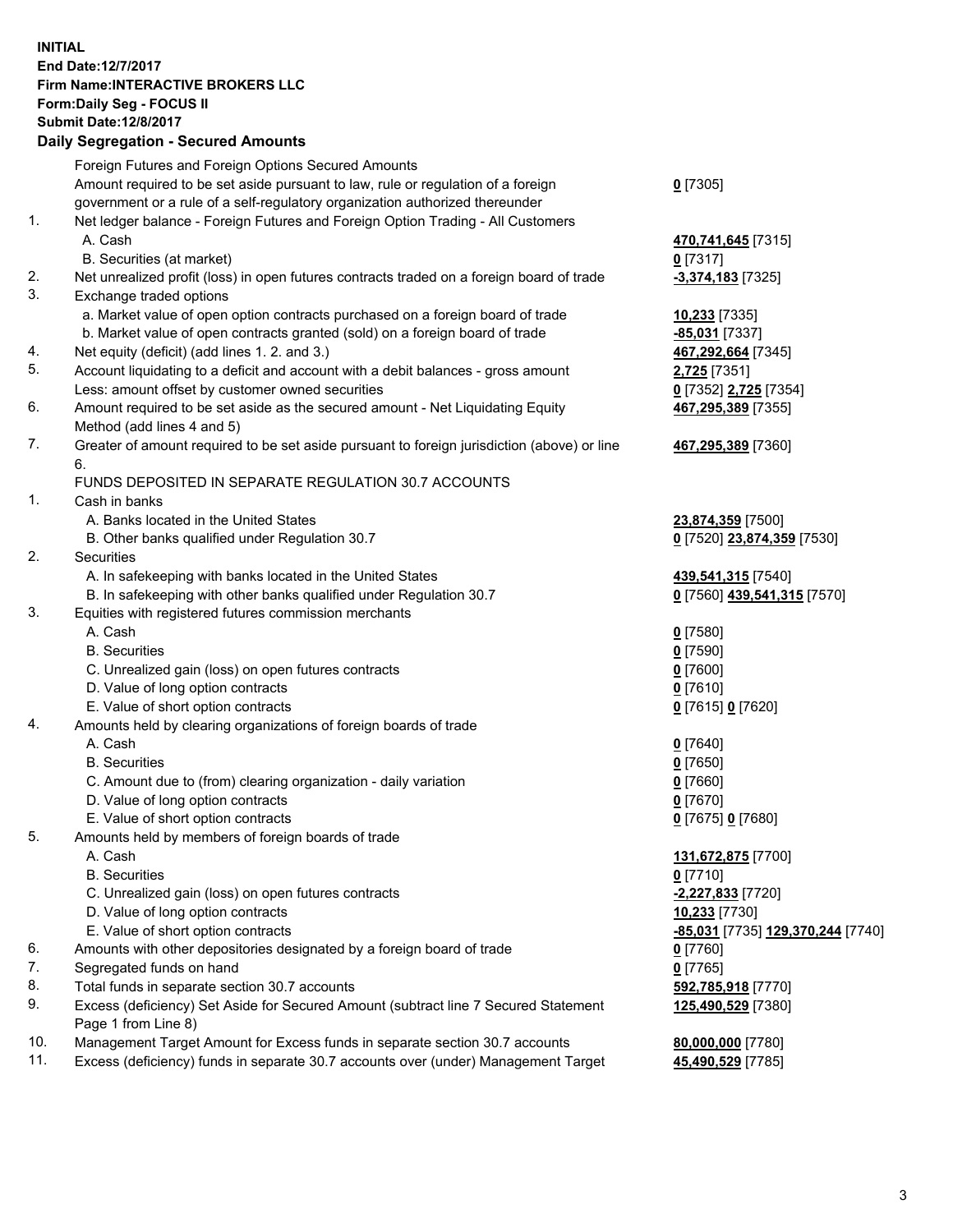**INITIAL End Date:12/7/2017 Firm Name:INTERACTIVE BROKERS LLC Form:Daily Seg - FOCUS II Submit Date:12/8/2017 Daily Segregation - Segregation Statement** SEGREGATION REQUIREMENTS(Section 4d(2) of the CEAct) 1. Net ledger balance A. Cash **4,425,057,028** [7010] B. Securities (at market) **0** [7020] 2. Net unrealized profit (loss) in open futures contracts traded on a contract market **-74,158,434** [7030] 3. Exchange traded options A. Add market value of open option contracts purchased on a contract market **154,679,225** [7032] B. Deduct market value of open option contracts granted (sold) on a contract market **-262,744,529** [7033] 4. Net equity (deficit) (add lines 1, 2 and 3) **4,242,833,290** [7040] 5. Accounts liquidating to a deficit and accounts with debit balances - gross amount **268,553** [7045] Less: amount offset by customer securities **0** [7047] **268,553** [7050] 6. Amount required to be segregated (add lines 4 and 5) **4,243,101,843** [7060] FUNDS IN SEGREGATED ACCOUNTS 7. Deposited in segregated funds bank accounts A. Cash **467,536,922** [7070] B. Securities representing investments of customers' funds (at market) **2,789,523,065** [7080] C. Securities held for particular customers or option customers in lieu of cash (at market) **0** [7090] 8. Margins on deposit with derivatives clearing organizations of contract markets A. Cash **22,706,222** [7100] B. Securities representing investments of customers' funds (at market) **1,290,109,253** [7110] C. Securities held for particular customers or option customers in lieu of cash (at market) **0** [7120] 9. Net settlement from (to) derivatives clearing organizations of contract markets **-11,196,736** [7130] 10. Exchange traded options A. Value of open long option contracts **154,613,805** [7132] B. Value of open short option contracts **-262,660,776** [7133] 11. Net equities with other FCMs A. Net liquidating equity **0** [7140] B. Securities representing investments of customers' funds (at market) **0** [7160] C. Securities held for particular customers or option customers in lieu of cash (at market) **0** [7170] 12. Segregated funds on hand **0** [7150] 13. Total amount in segregation (add lines 7 through 12) **4,450,631,755** [7180] 14. Excess (deficiency) funds in segregation (subtract line 6 from line 13) **207,529,912** [7190] 15. Management Target Amount for Excess funds in segregation **155,000,000** [7194]

16. Excess (deficiency) funds in segregation over (under) Management Target Amount Excess

**52,529,912** [7198]